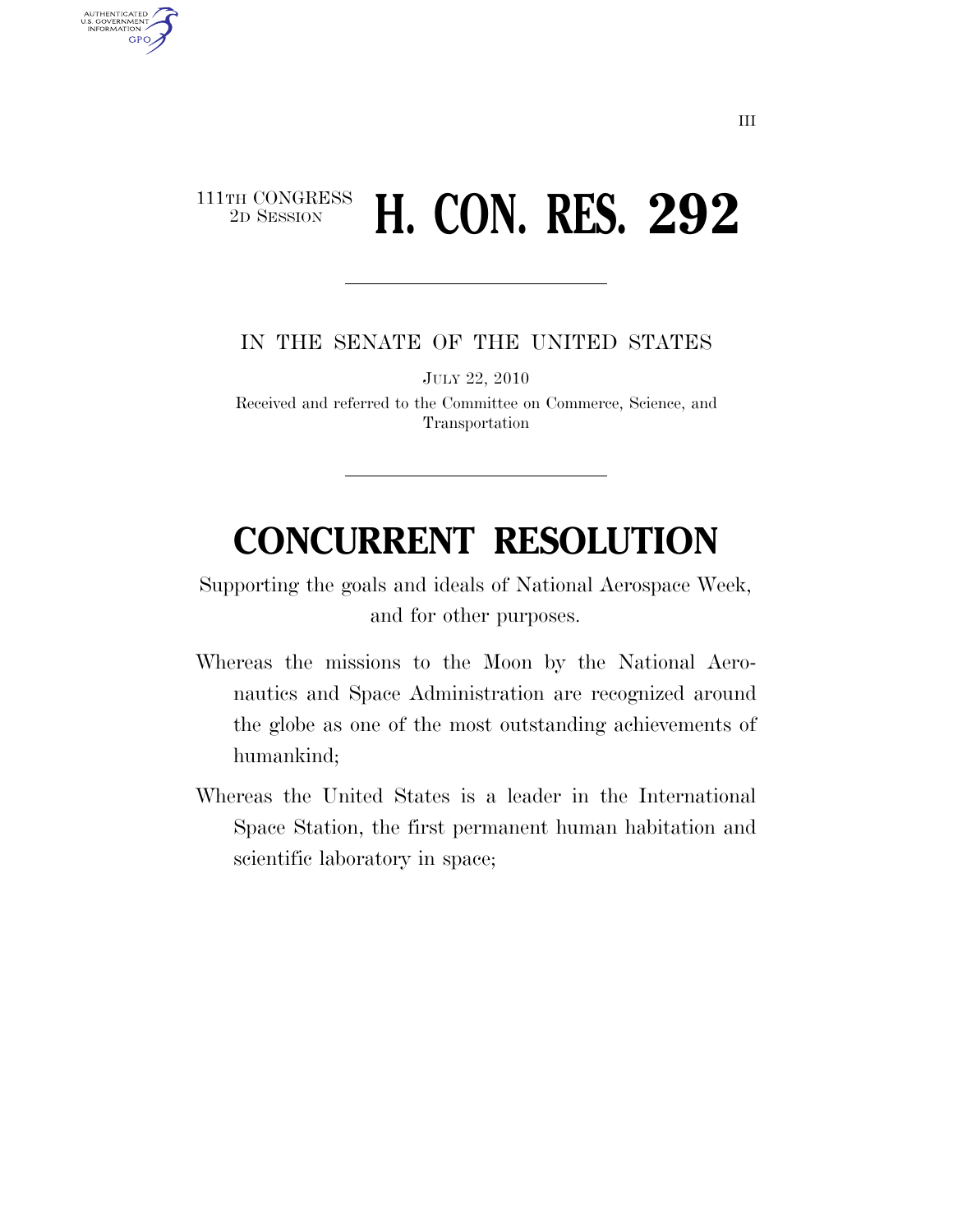- Whereas the first aircraft flight occurred in the United States, and the United States operates the largest and safest aviation system in the world;
- Whereas the United States aerospace industry is a powerful, reliable source of employment, innovation, and export income, directly employing 831,000 people in the United States and supporting more than 2,000,000 jobs in related fields;
- Whereas space exploration is a source of inspiration that captures the interest of young people;
- Whereas aerospace education is an important component of science, technology, engineering, and mathematics education and helps to develop the science and technology workforce in the United States;
- Whereas aerospace innovation has led to the development of advanced meteorological forecasting, which has saved lives around the world;
- Whereas aerospace innovation has led to the development of the Global Positioning System, which has strengthened national security and increased economic productivity;
- Whereas the aerospace industry assists and protects members of the Armed Forces with military communications, unmanned aerial systems, situational awareness, and satellite-guided ordnances; and
- Whereas the third week in September is an appropriate week to observe ''National Aerospace Week'': Now, therefore, be it
	- 1 *Resolved by the House of Representatives (the Senate*
	- 2 *concurring),* That the Congress—